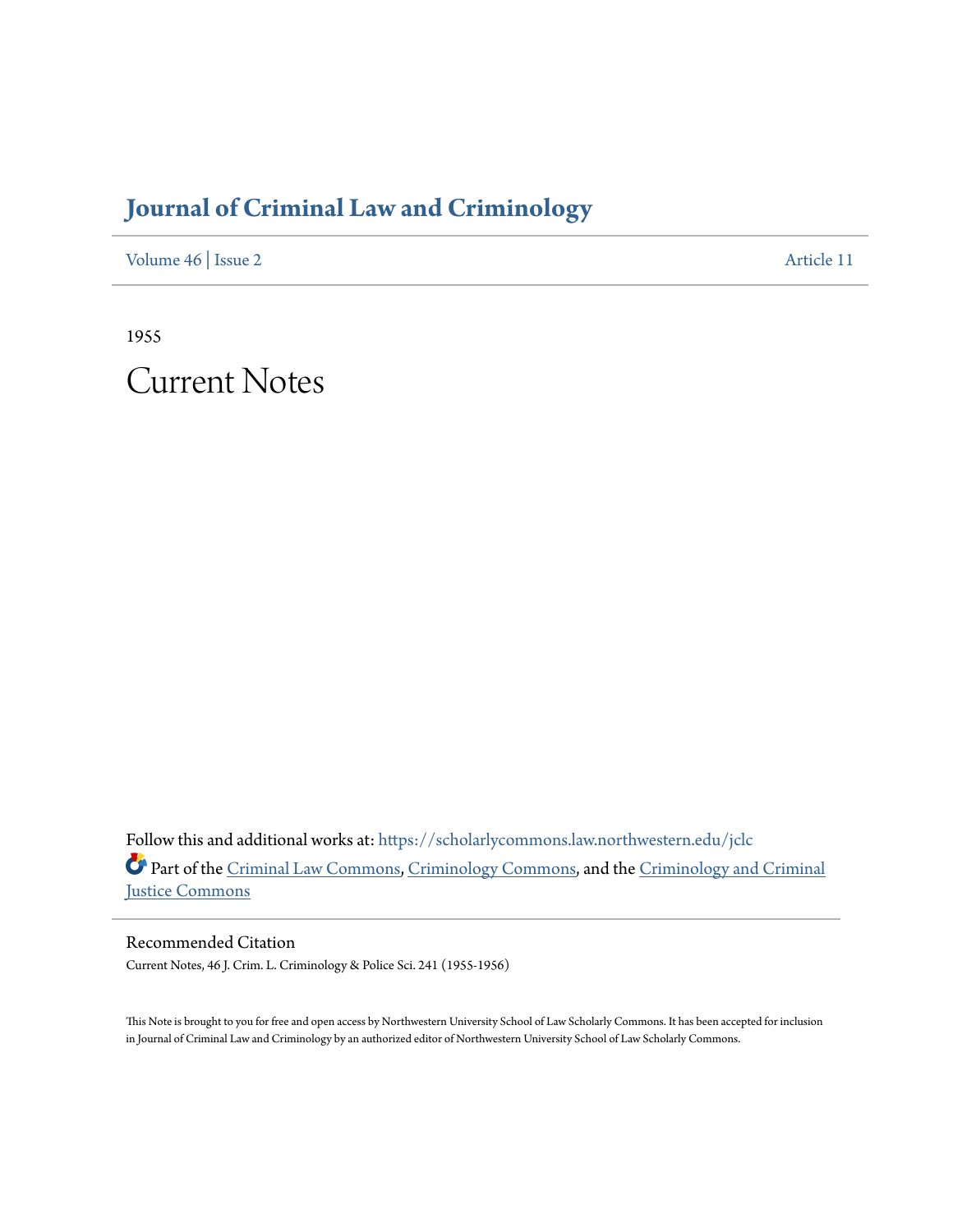# **CURRENT NOTES**

#### V. **A.** Leonard, Editor

Professor M. P. Vrij: In Memoriam-Death has taken a tremendous toll among the European teachers of criminal law during the last years. Kohlrausch passed away in Berlin, Exner in Munich, Hafter in Zuerich, Delaquis in Berne. Now Professor Vrij has expired, the successor of the great Simon van der Aa, who shed lustre on the University of Groningen.

Born in Amsterdam on July **10,** 1895 Maarten Pleun Vrij did not at first display much interest in the field in which he was to obtain prominence. His teacher in sociology was Professor S. R. Steinmetz; he wrote some remarkable papers on problems of civil and international law. In December 1927 the University of Groningen took an unusual step: A scholar tried only in the field of civil law was appointed incumbent of the chair of criminal law and procedure. The choice was a surprising success. Professor Vrij founded the Institute of criminal law and criminology. He became an uncontested authority, gathered a large group of faithful students and courageously stood up for academic freedom during the years of military occupation. Chosen as a hostage he had opportunity to familiarize himself with the psychology of detention.

In 1947 Professor Vrij was appointed member of the Supreme Court of the Kingdom. He made an important contribution to the theory of criminal law **by** emphasizing, in speeches and papers, a third factor among the aims of criminal law. His theory was that each crime unnerves the sense of stability and social security and that punishment or some other effective measure tends toward mending the breach in the mental ranks of angry society. Vrij gave this third element the name of a "subsocial" imperative.

Some people pass away; you deplore the sad occurrence, you feel the loss to scientific pursuit and to the old cohesion of a group.

Sometimes departure hits you as if you had been hurt physically and as if some void had been opened that cannot be leveled anymore. Professor Vrij will be remembered as one of the finest specimens of the genus man and professor.-From Hans von Hentig, University of Bonn.

Suicide and Life Insurance-As in criminal cases, so, too, in litigation about the insanity clause of life insurance policies, the legal tests are not in keeping with the teachings of modern psychiatry. The quibbling between lawyers and psychiatrists about the concepts Insanity and Psychosis has its reason in the incommensurability of the legal tests and the biological bases of psychiatry. A legal test used at present in higher courts' is aimed at finding whether "the insured at the time of his suicide was so far insane as to have been without appreciation of the physical consequences of his action or without power to resist the disordered impulse that impelled him to end his own life." Deliberateness and calculation, premeditation of the deed, preparing it in detail, with precautions against interferences, are taken to prove the presence of the above mentioned appreciation and by the same token, sanity and clearness of mind. However, many schizophrenic and particularly paranoiac murderers or mass murderers would pass this test. In a murder of this type a map had been drawn showing strategic points of the village, the inhabitants of which were killed.

Psychiatrists, familiar with the state of mind of persons who have been saved from attempted suicide will take the legal deductions with scepticism. A great number of acute and chronic physical diseases, infections, typhoid fever, arteriosclerosis, brain tumor, cancer,

' Franklin V. John Hancock Mutual Life Ins. Co., 298, N. Y. 81, 80, N.E. 2d 746.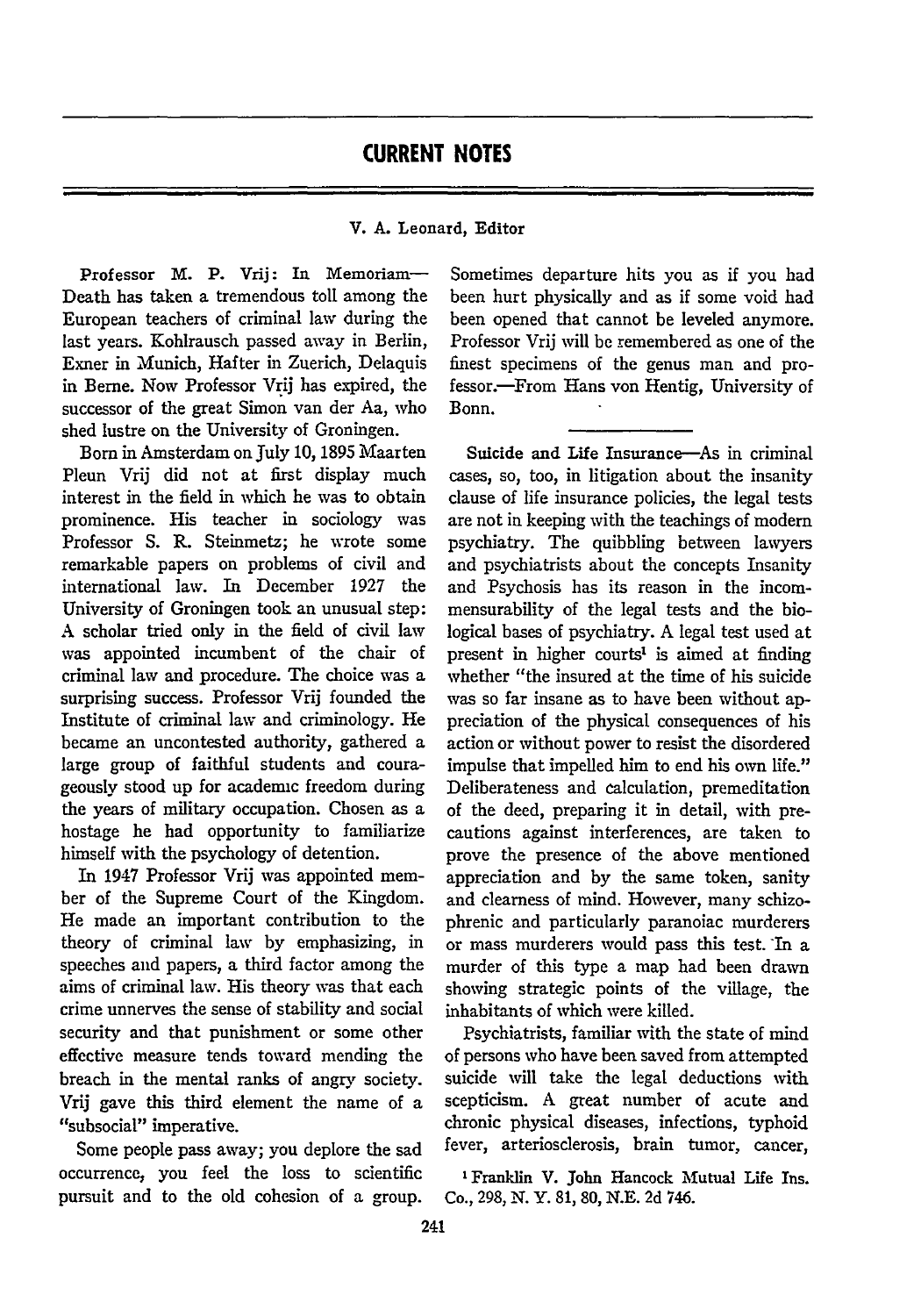malaria, syphilis, tuberculosis, reducing with or without pills, diabetes, Parkinsonism, pneumonia, grippe, alcoholism, poisons, can lead to acute suicidal tendencies or can increase such tendencies in cases where the jurists will assume psychologically understandable motives such as reverses in financial and social status.

The psychiatric criticism of the legal tests would be gratuitous if the court and the jury could not be offered positive signs on which to base the diagnosis of some specific psychosis or psychopathy. The signs in combination "help to thicken other proofs that do demonstrate thinly."

#### PSYCHIATRIC EVALUATION OF SUICIDE

**1.** The deceased has demonstrably suffered from a known psychosis.

2. Before or after death (autopsy) physical changes may be demonstrated which as experience shows lead to abnormal mental reactions: Arteriosclerosis, chronic intoxication, diabetes, hypoinsulinism, post-encephalitis, severe disease of the central nervous system, sudden events of traumatic nature. In such cases one may be in a position to demonstrate the cause for the alleged psychosis, which would bring about the alleged disease, frequently or always. In certain liability cases this cause must be a traumatic one, in other cases it need not.

3. While there is no manifest psychotic disorder, there is a dominant identical serious hereditary tainting with suicide. In certain cases the facts may be so striking as to vouch safe recognition, even if other causes or motives are absent. However, apparent dominant heredity may in fact be caused by persistence in milieu.

4. It can be proven that there has been an abnormal reaction type as e.g. one of the psychopathic types.

*5.* Suicide was perpetrated without any recognizable motive.

6. The motive which was given is not found among mentally healthy persons.

**7.** The chosen procedure points toward psychosis.

8. The attitudes before suicide point (a.)

strikingly towards suicide, or **(b.)** offer no such indications-From W. **G.** Eliasberg, M.D., Ph.D.

Third International Congress on Criminology-Preparations for the Third International Congress on Criminology are approaching completion. The sessions will be held from September 12 to 18 at Bedford College, Regents Park, London, N.W. 1. The official opening of the Congress will be made by Rt. Hon. The Secretary of State for the Home Department and the Presidential Address will be given by Dr. Denis Carroll, U.K.

Opportunities are provided, according to the Provisional Program, for Plenary sessions for general discussion and for important lectures. In addition there will be five Section Meetings, as follows:

**1.** Definition and Statistical Aspects of Recidivism. Chairman, Dr. Hermann Mannheim, (U.K.), Professors Roland Grassberger (Austria) and Norval Morris, (Australia) will participate.

2. Descriptive Study of Forms of Recidivism and their Evolution, Professor Georges Heuer (France), Chairman. Participants, Dr. C. H. Anderson (Belgium) and Professor Walter Reckless, (U.S.A.)

3. Causes of Recidivism, Professor Tahir Taner (Turkey) Chairman. Professor P. A. H. Baan (Netherlands) and **J. J.** Panakel (India) will participate.

4. Prognosis of Recidivism, Chairman, Professor Benigno Di Tullio (Italy). Participants, Dr. Israel Drapkin (Chile) and Professor Sheldon Glueck (U.S.A.)

5. Treatment of Recidivism, Professor Jose Beleza Dos Santos (Portugal), Chairman. M. Charles Germain (France) and Dr. George K. Sturup (Denmark), participants.-From H. O. Cox, Organizing Secy., London, England.

Western Probation and Parole Association-The annual meetings of the Western Probation and Parole Association have been scheduled for Tuesday through Friday, August 16-19, 1955, at the Hotel Utah, Salt Lake City.

The chief areas for round-table discussions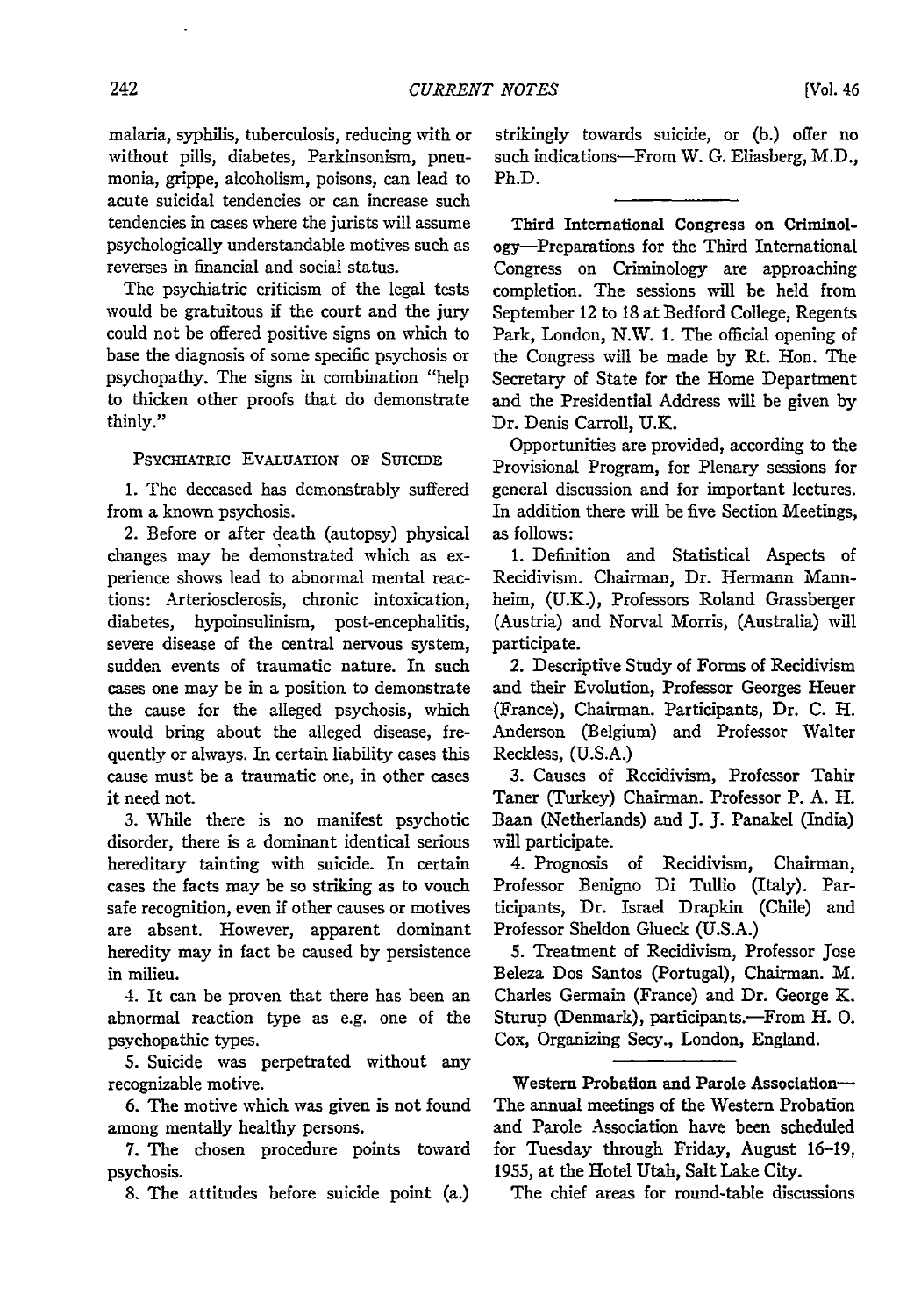include: Medical and Social services for offenders; In-service training of probation and parole officers; The relationship of child welfare services and juvenile courts; etc.

A number of distinguished authorities have been invited to participate. Dr. Robert H. Gault, Editor, Journal of Criminal Law, Criminology and Police Science; Mr. Phillip Green, formerly Referee and Chief Probation Officer of the San Francisco Juvenile Court, now of the U.S. Children's Bureau, *et al.*

The conference will be jointly sponsored by the Western Probation and Parole Association, Keith M. Wilson, Salt Lake City, President, and the Graduate School of Social Work, University of Utah, Arthur L. Beeley, Dean-From Dean Arthur L. Beeley.

Interpretation of Changes in Crimes in Japan-After this hurried presentation of the changes in crimes in Japan during the three periods of pre-war, war and post-war years some type of explanation is in order. Instead of attempting to interpret these changes from our own point of view we shall summarize the ideas advanced by the Japanese investigators themselves. We shall condense the material presented **by** Prof. Seichiro Ono, Professor of Criminal Laws, Tokyo University and Professor Tadashi Uematsu, Professor of Criminal Laws at Hitotsubashi University in Japan. Both of these men rely heavily upon the theories of Franz Exner and Moritz Liepmann who published their works on Crime and War after the first World War.1

The variations in the amount of criminality in Japan from 1933 to 1952 have fluctuated according to the socioeconomic and spiritual conditions within the country. The general conditions within Japan were similar to conditions in Germany and Austria during and after World War I. The two authors maintain that increases and decreases of crime in a nation are an indication of the general social and ethical life of the people.

<sup>1</sup> FRANZ EXNER, KRIEG UND KRIMINALITAT IN OESTERREICH, Vienna, 1927. MORITZ LIEPMANN, KRIEG UND KRIMINALITAT IN DEUTSCHLAND, Stuttgart, **1930.**

#### 1. GENERAL CHANGES IN CRIMINALITY IN JAPAN

The Japanese people have been subjected to serious tension from the outbreak of the Manchurian affair in **1931** and later from the Chinese campaigns, in **1937.** Japan therefore, has been involved in a long warfare. The conditions of World War **II** while more far reaching were but a continuation of earlier conditions. While the number of crimes has always been greater than the number of arrests the differences between the two became more marked during and after the war because of the inability **of** the police to meet conditions.

The variations in crimes may be explained in terms of the economic, the cultural and spiritual conditions. After World War I the expanded economy of Japan met deflation in 1928 and 1929. The Great Depression of the 1930s influenced Japanese life but recovery became apparent with the outbreak of the Manchurian incident in 1931. The high point of crimes in 1934 corresponds to relatively good times in the Nation. This must be interpreted in terms of the relationships between the income and the cost of living of the poorer classes and not the total economy of the country. Commodity prices were lowest in 1931-32 and then gradually advanced reaching twice the amount in 1940. Wages, however, went down in 1931-32 with the lowest point in 1936. These were years of great unemployment. This explains the peak of crimes in 1933-35. With the beginning of the Chinese campaign in 1937 living conditions became more difficult. Wages increased but did not keep pace with the cost of living. This caused crime to rise in 1940 and 1941.

Apart from economic conditions any explanation of variations in crime must take into account the moral, political and general outlook on life for the people. After World War I liberalism, democracy and parliamentary government spread throughout Japan. During the years of the Great Depression Communism and Socialism made noticeable advances in the country. Communism was supported but because of corruption in the parties the parliamentary government lost confidence. Then after the Manchurian incident in **1931** the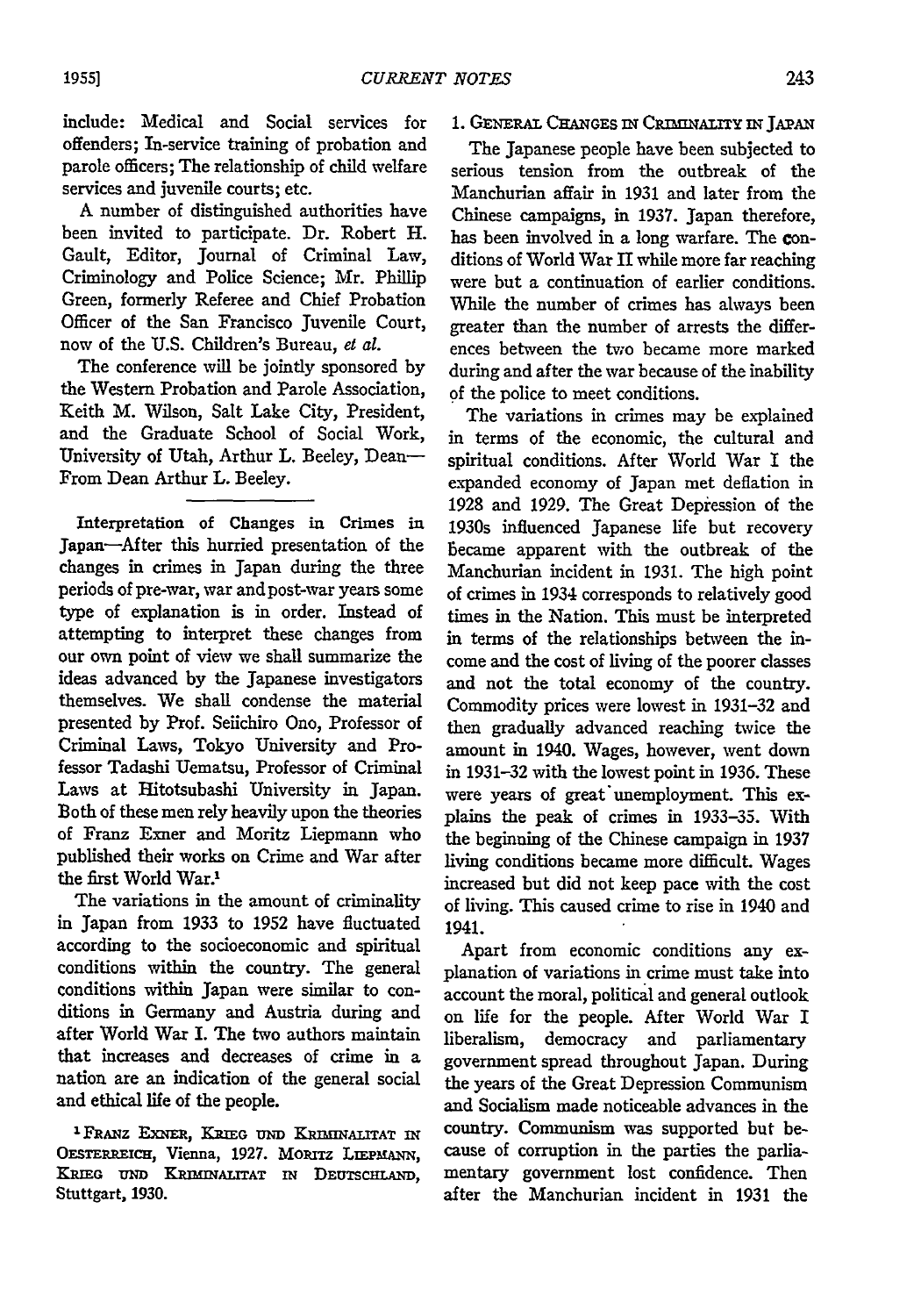Military group secured political power in the government. In spite of the increase of the national income in 1933-34 the people lost trust in the government. This loss of faith in in the government and the newly gained prosperity drove the people into a shallow epicurean outlook on life. In addition there was a general confusion of ideologies among the people about life in general and a decline in morals. As an indication of the situation shrine desecrations increased sharply in 1933-34 to 2,108 and 1,261 respectively whereas the average number of such cases usually amounted to about 150 a year. Also acts of misfeasance amounted to 8,258 in 1933 and 9,748 in 1934 whereas the annual number usually had not been more than 1500 to 2,000 cases a year.

The decrease in crimes in 1937-38 is due to the general stabilization of economic conditions after the acquisition of Manchuria. In addition there is the fact that nationalistic feeling and cohesion increased within the country because of the tension between Japan and the United States and Great Britain. In general this tended to suppress the pursuit of pleasures and raised the morale of the people. Furthermore liberalism and general democratic ideologies also decreased. With the outbreak of World War II and the Japan-German-Italian Alliance in 1940 came strong governmental controls in the economic and social life of the people. There was less freedom of press and speech. This caused a certain amount of frustration, rebellion and increase in crimes in 1940-41.

#### CRIME DURING THE WAR YEARS

In explaining the amount of crime during the war years the Japanese scholars use the theories advanced by Franz Exner in his study of World War I. The treatment is divided into certain phases or stages of the war.

#### I. THE EMOTIONAL PERIOD, THE BEGINNING

From the beginning of the war to the end of 1942 many people condemned the careless warfare. In spite of the fact that they felt the futility of fighting against the United States and Great Britain they did say "the thing has come so let us make the best of it." Most people

were rather excited by the results of the early stages of the war. There was a general wide spread feeling that all must fight the war with a conviction of victory. In addition the military draft decreased the civilian population and war production increased employment. These conditions tended to increase the morale of the people and caused a decline in crime.

#### **I. THE** PERIOD or LAXrrY, 1943

The loss of the advantages of the war in the failures in Attu and the South Pacific seriously affected the people in Japan. In spite of the high degree of mobilization by 1943 crimes appeared to increase. This may be due to the severe economic conditions and the general moral laxity of the people. The optimism and elation which characterized the people at the beginning of the war disappeared and the realities of the war brought frustration to many. In the fall of 1943 students were drafted into service and suspicious persons and strangers suppressed. This corresponds to what Exner called the "carrying out of duty and domination" stage.

#### III. THE PERIOD OF DISTRESS, 1944

By the latter half of 1944 it became apparent that the Japanese had lost the war. Individuals became completely occupied with living their own lives in an effort to gain a livelihood. This was the time of exhaustion which brought a decrease in crimes because of psychological and spiritual depression of most people. This is what Exner called the "exhaustion-phase of war.'

#### IV. THE PERIOD OF **CONFUSION**

From the winter of 1944 to August 1945 the air raids and war destruction caused people to seek their own and family safety where ever they could but conditions did not lead to collapse as in Germany in World War I at this stage. People heard by radio the broadcast of the Emperor's declaration of surrender in good order and in spite of the feeling of defeat and disappointment they felt that they were saved. In some cases certain crimes may have occurred but there are no statistics to show this because the police had failed to fufction. The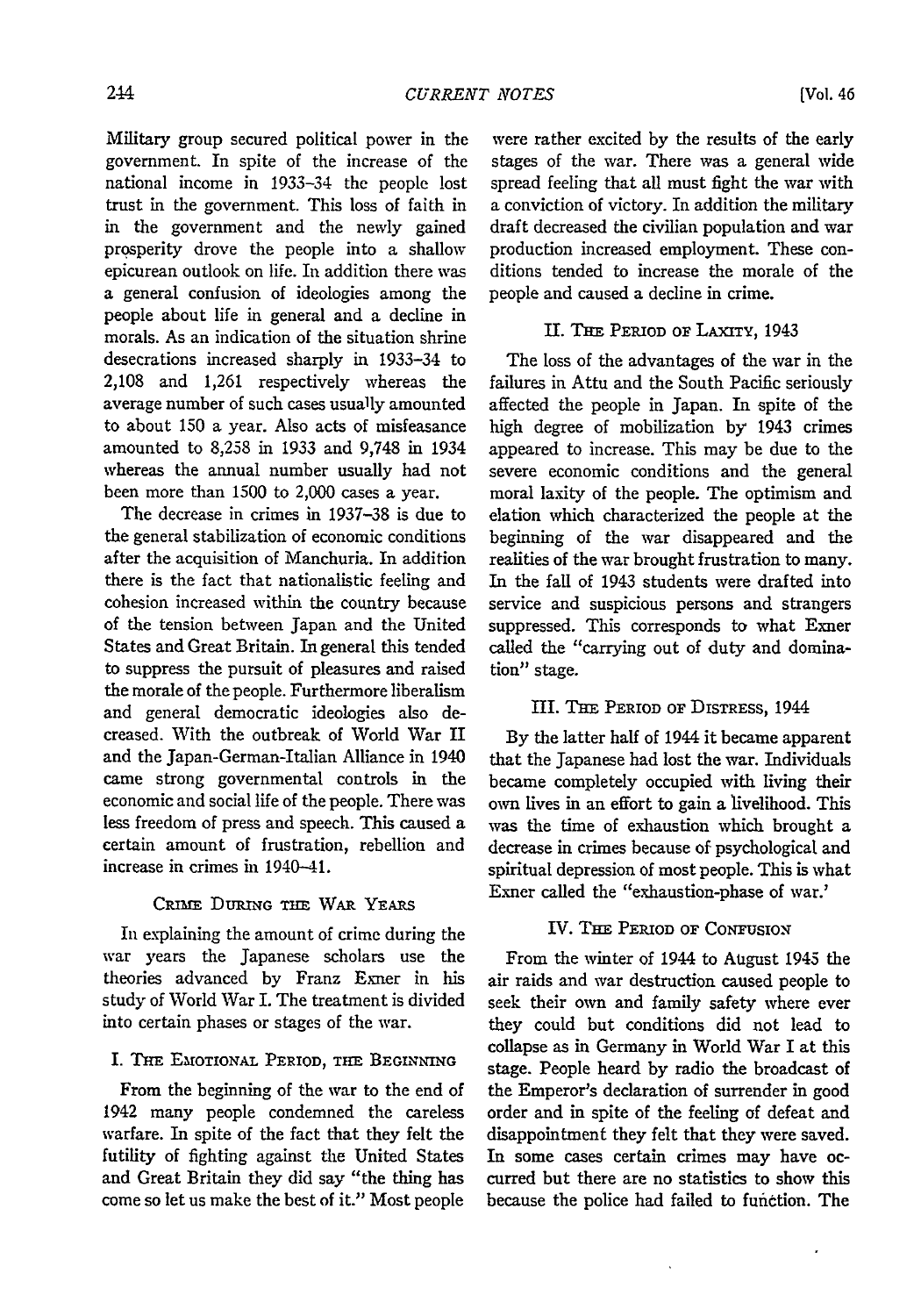decrease in crime was very largely a matter of complete exhaustion on the part of the people and relief that the end had come.

## V. **Thx PERIOD** OF COLLAPSE **AT THE END OF** THE YEAR

With the end of the war the collapse of the nation began. Social and political life disintegrated and moral decay appeared. The people had no moral standards to guide them and there was no confidence in their own safety. Inner restraints had disappeared. Food shortages became serious in 1946 and 1947. The "vicious people" took advantage of conditions and crimes increased. In general there was moral confusion, insecurity, decline of the police power and political authority.

#### VI. THE PERIOD **OF INFLATION**

In 1948 crimes increased still more. The slight decrease in 1949 may be due to the new Criminal Code. The policy of the Occupation Forces in land reforms and taxation caused serious hardships among the propertied classes. At the same time increased poverty and the rise of a new labor movement created general unrest. Total production of goods decreased in 1946 and inflation became more serious in 1946-47. Attempts at a moratorium and the fixing of bank deposits did not halt the inflation. By late 1948 the price index was 20,000 in contrast to 100 before the war. This worked extreme hardship on the middle classes.

In this period of collapse there was a general shifting of population within the country as well as by many who returned from military services. In addition the air raids and the war had shattered many families leaving the young and old with no family or home ties. The general mobility caused the Japanese people to lose contact with former communities and other groups. Furthermore the labor market made employment uncertain and irregular. This collapse of the social structure of the country left the people with few if any social controls. All this had a direct effect on human behavior. In addition to these conditions there was the problem of the foreigners within the country. Between the Potzdam declaration and the

Peace Treaty there was not definite governmental policy relative to non-Japanese in the country. The Koreans and others who had been suppressed daring and before the war revolted against authority. Under a general notion of extra-territoriality these non-Japanese assumed that they were not subject to the law. As a result there was a tremendous increase in smuggling and selling of stolen goods. This is the same problem which confronted the Allied Forces with regard to the displaced person in occupied Germany after World War II.

#### **VII. THE** PERIOD **OF** RECOVERY

By the end of 1950 the financial policy suggested by the United States brought an end to inflation and established the first stages of stability. This new political and economic order had a direct effect on the amount of crime because by 1951 the curve of criminality declined.-From Professor Walter A. Lunden, State College, Ames, Iowa. An extract from a paper presented by Professor Lunden at the meeting of the Midwest Sociological Society on April 22, 1955.

## Topics **AND** AUTHORs **IN** Symosrum *ON* CRIMES IN JAPAN (In Japanese)

1. General view of the criminality during and after the War.

Seiichiro Ono, Doctor of Laws, former Professor in Criminal Laws, Tokyo University.

- 2. Study of changes caused by the War in some major crimes. Tadashi Uematsu, Professor in Criminal
- Laws, Hitotsubashi University. 3. Crimes provided for in the special laws (esp. Economic Crimes). Masamitsu Takeyasu, Public Procurator, Attorney General's Office.
- 4. Geographical distribution of crimes after the War as compared with that of the prewar time.

Masami Takahashi, Chief of the Third Section of the Criminal Affairs Bureau, Supreme Court.

5. Changes in criminality viewed from the psychiatric standpoint.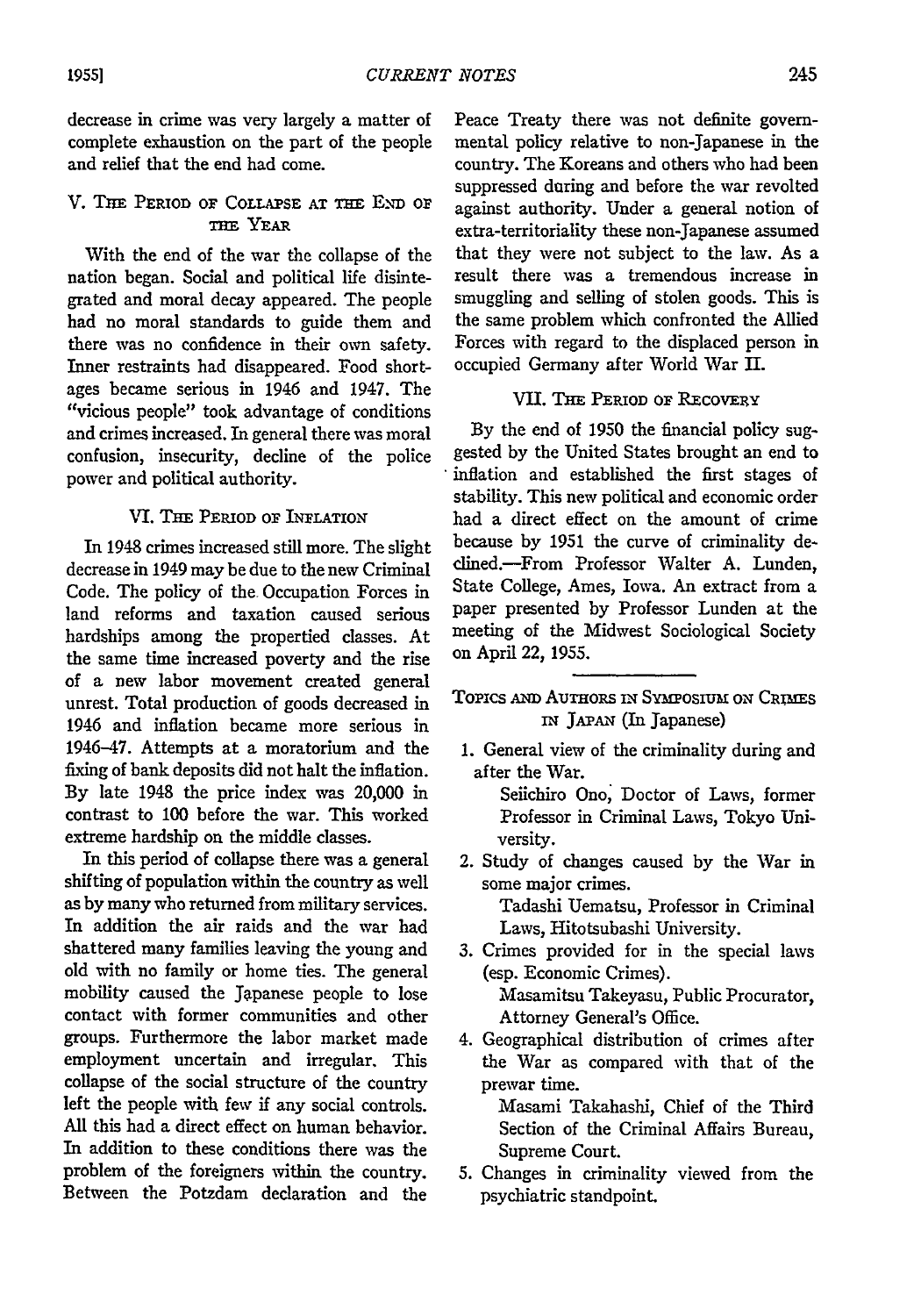Naokata Arai, Professor in Psychiatry, Toho Medical College.

6. Changes in the police force during and after the War.

> Takahiko Kiriyama, former Chief of the Research and Statistics Section, Criminal Affairs Division, Headquarters of the National Rural Police.

7. Changes in prison administration diing and after the War.

> Taro Ogawa, Director of the Cultural Branch, Prison Association

- 8. Juvenile delinquency and the War. Masahiko Sato, Judge attached to the Domestic Affairs Bureau, Supreme Court.
- 9. Criminality of repatriated soldiers. Ryuichi Hirano, Assistant Professor in Criminal Laws, Tokyo University, and Shigeru Morioka, Master of Laws.
- 10. Criminality of foreigners after the War. Masami Takahashi

Division of Juvenile Delinquency Service-Ten long-range goals for the nation in **im**proving its methods of dealing with juvenile delinquency, thus to strengthen its human resources, were outlined on April 8 by Philip Gordon Green on taking office as Director of a newly created Division of Juvenile Delinquency Service in the Children's Bureau at Washington.

Mr. Green reported that the new Division will seek to help states and communities to move ahead toward several goals, as follows:

1. At least one police officer with special training in work with juveniles in every community of 20,000 or more population. Larger cities will need a specialized juvenile division.

2. Good detention facilities and services, available to every juvenile court in the country, so that juvenile delinquents will not have to be detained with adult criminals.

3. Expert physical and psychological examination of each youngster who is in serious trouble, before the courts decide what kind of care and treatment is needed.

4. All courts staffed with probation workers trained in social services for children appointed from civil service registers.

**5.** Juvenile court laws and practices that measure up to the standards that are recommended jointly by the National Probation and Parole Association, the National Council of Juvenile Court Judges, and the Children's Bureau.

6. Training schools for juvenile delinquents with complete programs of education, health of body and mind, recreation and follow-up, and with one staff member for every fifteen youngsters.

7. Training schools focused upon the individual youngster to help him find a satisfying, responsible role in the community.

8. All states to have at least one special institution for emotionally disturbed young-**S** ters, separate and apart from adults.

9. States and communities to have a well established mechanism through which public welfare, health, mental health, employment, courts, police, training schools, and educational agencies, can plan programs and pool experiences, with private agencies serving children and youth, in the prevention and trettment of juvenile delinquency.

10. Communities and States to make regular and comprehensive reports on what is happening to juvenile delinquents, so that they and the Nation can measure progress toward the goal of an irreducible number of youngsters who get into trouble with the law.

Universities and schools will also be encouraged, Mr. Green announced, to step up their short- and long-term courses and institutes for the training of personnel in the juvenile correctional field. Research centers will be requested to find answers to the difficult problems of social and personal adjustments encountered by juvenile delinquents themselves and by agencies trying to help them.

"Thanks to the dynamic work of the Senate's Subcommittee on Juvenile Delinquency over the past two years and the support that the Congress has given to the Children's Bureau, we are ready now to tackle this serious problem of adolescent youth," Mr. Green said.

"We start with a very modest staff. But every professional person on this team will be a trained and experienced person, ready to